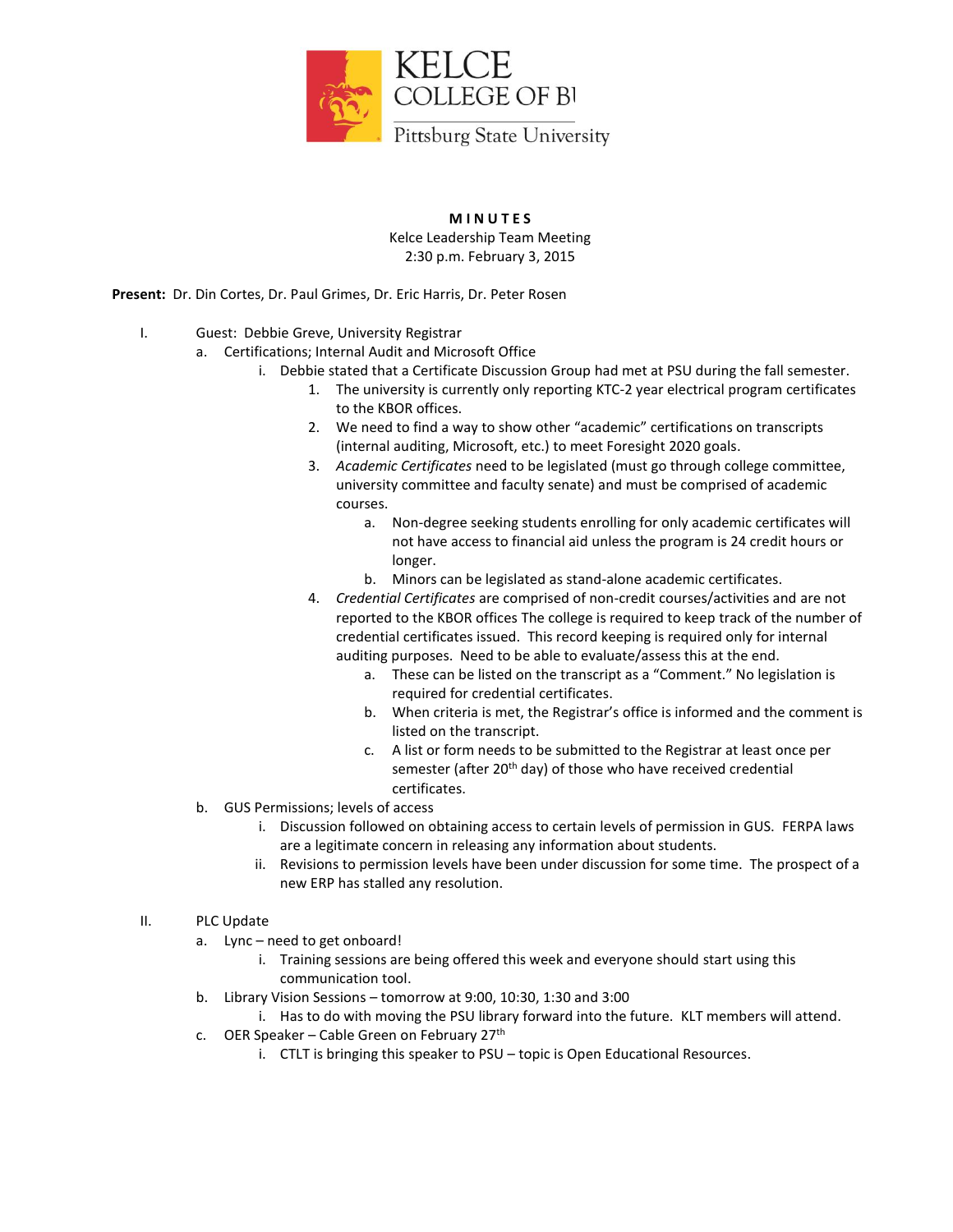- III. Kelce College Faculty Benchmark Data Analysis
	- a. Handout shows Kelce vs. Peer Group, CUPA, and AACSB Public Accredited
		- i. Distributed the benchmark comparisons for salaries as compared to our peer schools.
		- ii. KCOB is short in funding as compared to peer levels at AACSB, National CUPA and other public accredited institutions through AACSB.
		- iii. Deans will ask that faculty funding be a priority in the tuition meetings for next year.
	- b. Other colleges at PSU are conducting similar study
		- i. Other colleges on campus are in line with the Kelce College of Business all are relatively short of funding to the same degree per-faculty member.
- IV. Miscellaneous
	- a. Debrief President/Provost Visit to College
		- i. No comments have been heard from faculty on the visit from the Provost and President last Friday.
	- b. Debrief last week's visit to the Department of Art
		- i. KLT met with Rhona McBain in the Art Department about collaborating with the Art Department. A lot of students (especially Marketing majors, but others as well) could benefit from collaboration with the Art Department or the GIT Department.
		- ii. Dr. Harris will talk to faculty in MGMKT and Rhona will contact them individually to discuss future collaborations. Dr. Rosen will follow up with faculty in GIT.
	- c. Youngman Summer Research Awards
		- i. Allocations have been received.
		- ii. Discussion on special allocations from the Youngman (Michael Davidsson & Kevin Bracker) for SU 15.
	- d. Upcoming KLT Retreat Friday! Will begin at 9:00 am.
	- e. Visit to UMKC Bloch Executive Hall scheduled for next week; Thursday, February 12<sup>th</sup>
		- i. Several PSU representatives will be visiting UMKC Bloch Executive Hall (Steve Scott, Lynette Olson, Paul Grimes, Paul Stewart, Holly Kent, Kathleen Flannery and Ken Brock).
- V. Updates and Announcements
	- a. Cortes no report
	- b. Harris
		- 1. Will be legislating changes in the IB program.
		- 2. Dr. Harris will be attending a General Education Conference in a couple of weeks.
		- 3. Working on the ad for the KC Royals yearbook.

4. Cathy Lee Arcuino took over teaching the graduate leadership class last night due to Vice President Hodson's resignation.

- 5. MBA Task force met this morning and will be reporting to the Dean soon.
- 6. Talked about predatory journals and conferences and the need to cease funding faculty

involvement in them.

- c. Rosen
	- 1. Working on a weekly update from the Chair to the faculty every Friday (via e-mail).
	- 2. EFB and ACIS are working together on improving student recruitment.
- VI. Old Business
	- a. International Exchange Student Cap and Other Fixes Pending Report from Chairs
- VII. New Business
	- a. E-mail from Becky Casey with a suggestion from a student asking that a microwave be placed in the student commons area. Consensus is that we not install a microwave in the student commons.
	- b. E-mail from AACSB with edits on the standards.